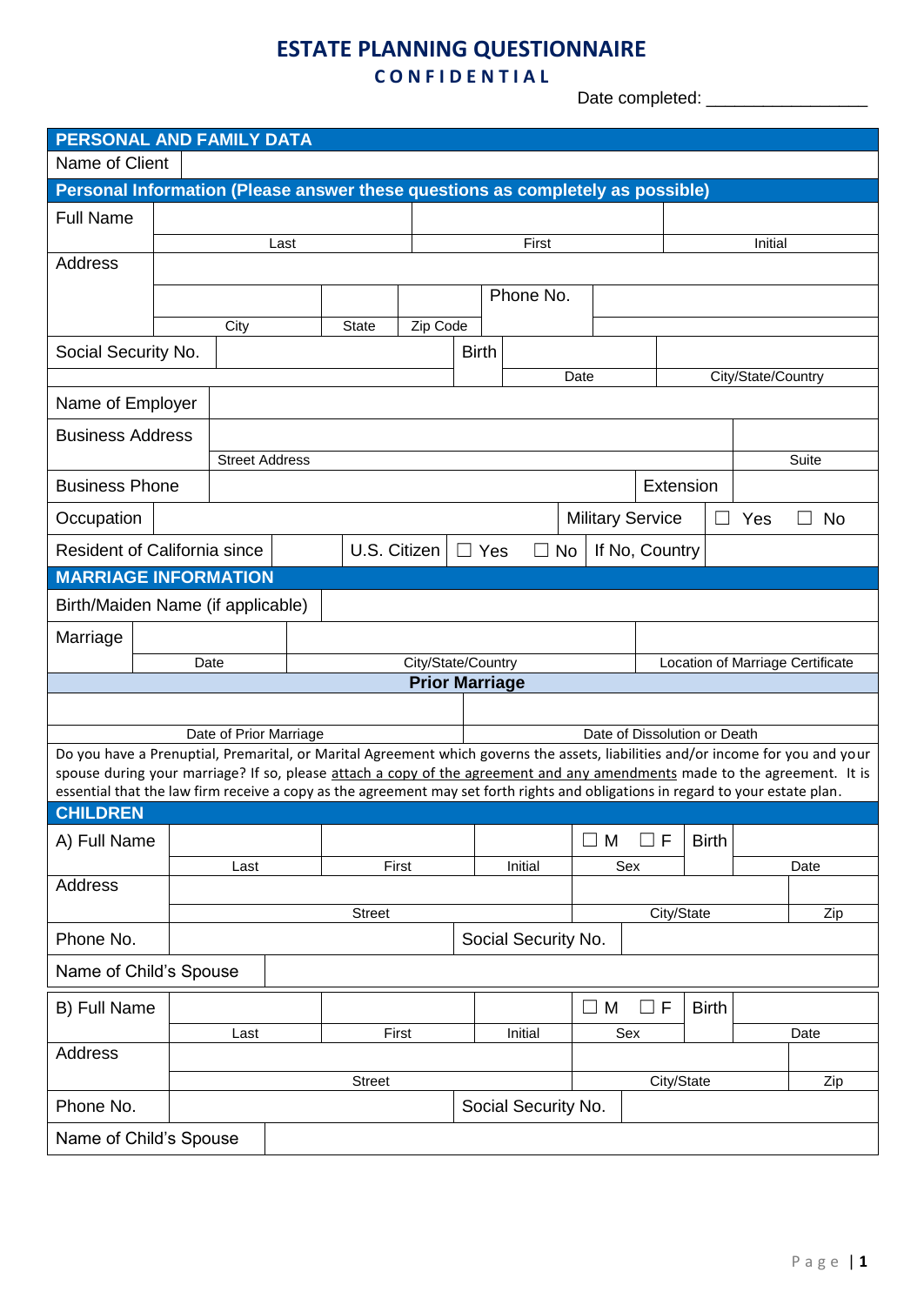| C) Full Name                     |                     |  |                          |                     | $\Box$ M                    | ГΙ<br>F           | <b>Birth</b> |  |               |
|----------------------------------|---------------------|--|--------------------------|---------------------|-----------------------------|-------------------|--------------|--|---------------|
|                                  | Last                |  | First                    | Initial             | Sex                         |                   |              |  | Date          |
| <b>Address</b>                   |                     |  |                          |                     |                             |                   |              |  |               |
|                                  |                     |  | City/State<br>Zip        |                     |                             |                   |              |  |               |
| Phone No.                        |                     |  | <b>Street</b>            | Social Security No. |                             |                   |              |  |               |
| Name of Child's Spouse           |                     |  |                          |                     |                             |                   |              |  |               |
|                                  |                     |  |                          |                     |                             |                   | <b>Birth</b> |  |               |
| D) Full Name                     |                     |  | First                    | Initial             | $\Box$ M<br>$\Box$ F<br>Sex |                   |              |  |               |
| <b>Address</b>                   | Last                |  |                          |                     |                             |                   | Date         |  |               |
|                                  |                     |  | City/State               |                     | Zip                         |                   |              |  |               |
| Phone No.                        |                     |  | Social Security No.      |                     |                             |                   |              |  |               |
| Name of Child's Spouse           |                     |  |                          |                     |                             |                   |              |  |               |
| E) Full Name                     |                     |  |                          |                     | $\Box$ M                    | $\Box$ F          | <b>Birth</b> |  |               |
|                                  | Last                |  | First                    | Initial             | Sex                         |                   |              |  | Date          |
| <b>Address</b>                   |                     |  |                          |                     |                             |                   |              |  |               |
|                                  |                     |  | <b>Street</b>            |                     |                             | City/State<br>Zip |              |  |               |
| Phone No.                        | Social Security No. |  |                          |                     |                             |                   |              |  |               |
| Name of Child's Spouse           |                     |  |                          |                     |                             |                   |              |  |               |
| F) Full Name                     |                     |  |                          |                     | M<br>$\Box$                 | $\Box$ F          | <b>Birth</b> |  |               |
|                                  | Last                |  | First                    | Initial             | Sex                         |                   |              |  | Date          |
| <b>Address</b>                   |                     |  |                          |                     |                             |                   |              |  |               |
|                                  |                     |  | <b>Street</b>            |                     |                             | City/State        |              |  | Zip           |
| Phone No.<br>Social Security No. |                     |  |                          |                     |                             |                   |              |  |               |
| Name of Child's Spouse           |                     |  |                          |                     |                             |                   |              |  |               |
| G) Full Name                     |                     |  |                          |                     | $\Box$ M                    | F                 | <b>Birth</b> |  |               |
|                                  | Last                |  | First                    | Initial             | Sex                         |                   |              |  | Date          |
| Address                          |                     |  |                          |                     |                             |                   |              |  |               |
|                                  |                     |  | <b>Street</b>            |                     | City/State                  |                   |              |  | Zip           |
| Phone No.                        |                     |  |                          | Social Security No. |                             |                   |              |  |               |
| Name of Child's Spouse           |                     |  |                          |                     |                             |                   |              |  |               |
| H) Full Name                     |                     |  |                          |                     | $\Box$ M                    | $\Box$ F          | <b>Birth</b> |  |               |
| Address                          | Last                |  | First                    | Initial             | Sex                         |                   |              |  | Date          |
|                                  |                     |  |                          |                     |                             |                   |              |  |               |
|                                  | <b>Street</b>       |  |                          |                     | City/State                  |                   |              |  | Zip           |
| Phone No.<br>Social Security No. |                     |  |                          |                     |                             |                   |              |  |               |
| Name of Child's Spouse           |                     |  |                          |                     |                             |                   |              |  |               |
| <b>Full Name</b>                 |                     |  | <b>Deceased Children</b> |                     |                             |                   |              |  |               |
|                                  |                     |  | First                    | Initial             |                             | Date of Birth     |              |  | Date of Death |
|                                  | Last                |  |                          |                     |                             |                   |              |  |               |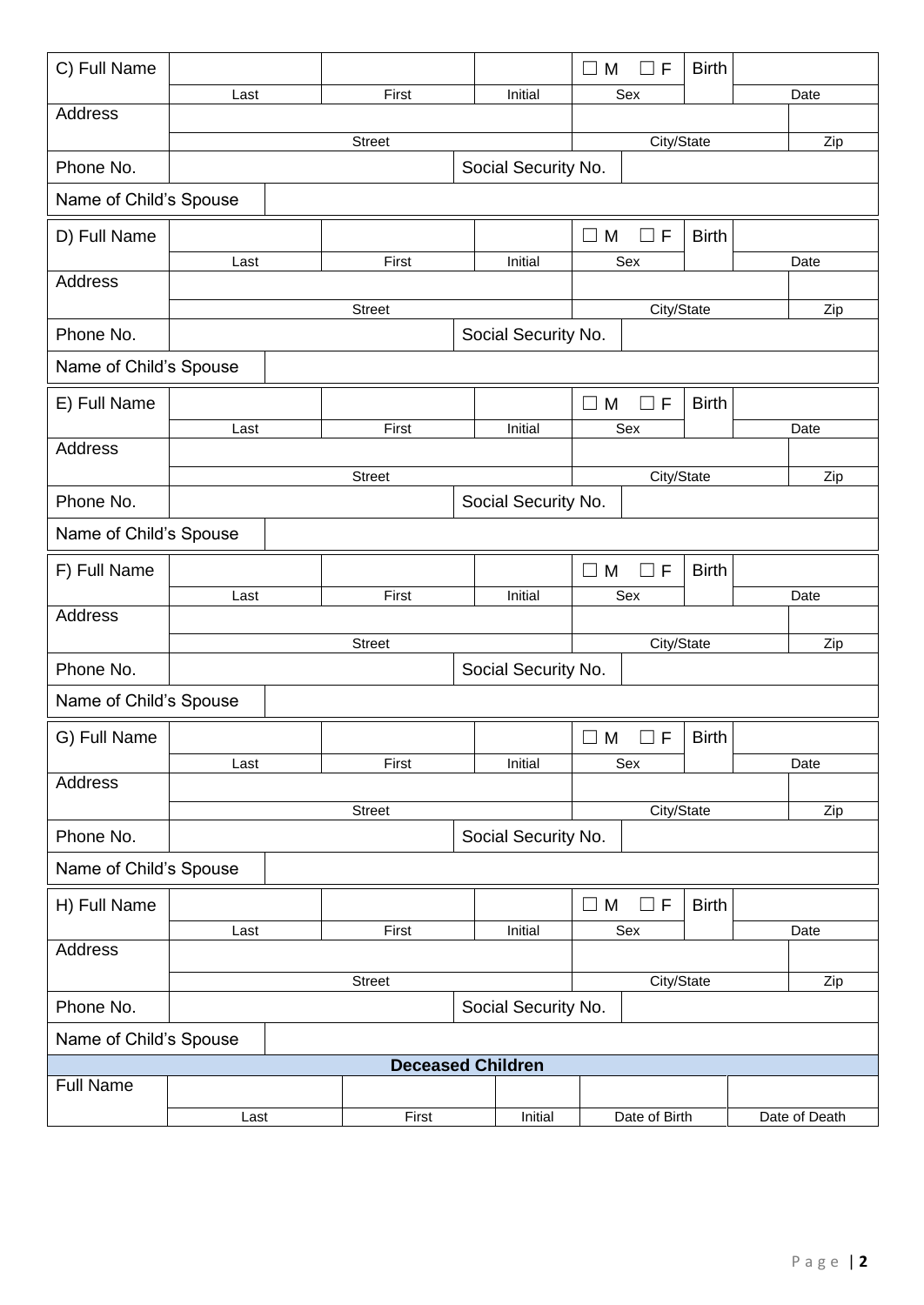| Grandchildren               |               |                   |                         |            |                                |               |               |  |
|-----------------------------|---------------|-------------------|-------------------------|------------|--------------------------------|---------------|---------------|--|
|                             | Last          |                   | First<br>Initial        |            | Sex                            | Date of Birth |               |  |
| A) Full Name                |               |                   |                         |            | M<br>$\Box$ F<br>$\mathcal{L}$ |               |               |  |
| B) Full Name                |               |                   |                         |            | M<br>$\Box$ F<br>$\Box$        |               |               |  |
| C) Full Name                |               |                   |                         |            | $\Box F$<br>M<br>$\Box$        |               |               |  |
| D) Full Name                |               |                   |                         |            | M<br>$\Box$ F<br>⊔             |               |               |  |
| E) Full Name                |               |                   |                         |            | M<br>$\Box F$<br>$\Box$        |               |               |  |
| <b>PARENTS AND SIBLINGS</b> |               |                   |                         |            |                                |               |               |  |
| <b>Father Full Name</b>     |               |                   |                         |            |                                |               |               |  |
|                             | Last          |                   |                         | First      | Initial                        |               | Date of Birth |  |
| Address                     |               |                   |                         |            |                                |               |               |  |
|                             |               | Street            | City/State              |            | Zip                            |               |               |  |
| Phone No.                   |               |                   |                         |            |                                |               |               |  |
| <b>Mother Full Name</b>     |               |                   |                         |            |                                |               |               |  |
|                             | Last          |                   | First                   |            | Initial                        | Date of Birth |               |  |
| Address                     |               |                   |                         |            |                                |               |               |  |
|                             |               | Street            |                         |            | City/State                     |               | Zip           |  |
| Phone No.                   |               |                   |                         |            |                                |               |               |  |
|                             |               |                   | <b>Brothers/Sisters</b> |            |                                |               |               |  |
| A) Full Name                |               |                   |                         |            | M<br>$\Box F$<br>$\Box$        |               |               |  |
|                             | Last          |                   | First                   | Initial    | Sex                            |               | Date of Birth |  |
| Address                     |               |                   |                         |            |                                |               |               |  |
|                             |               | Street            |                         | City/State |                                | Zip           |               |  |
| Phone No.                   |               |                   |                         |            |                                |               |               |  |
| B) Full Name                |               |                   |                         |            | M<br>$\Box F$<br>$\Box$        |               |               |  |
|                             | Last          |                   | First                   | Initial    | Sex                            |               | Date of Birth |  |
| Address                     |               |                   |                         |            |                                |               |               |  |
|                             |               | City/State<br>Zip |                         |            |                                |               |               |  |
| Phone No.                   |               |                   |                         |            |                                |               |               |  |
| C) Full Name                |               |                   |                         |            | $\Box$ M<br>$\Box F$           |               |               |  |
|                             | Last          |                   | First                   | Initial    | Sex                            |               | Date of Birth |  |
| Address                     |               |                   |                         |            |                                |               |               |  |
|                             | <b>Street</b> |                   |                         |            | City/State<br>Zip              |               |               |  |
| Phone No.                   |               |                   |                         |            |                                |               |               |  |
| D) Full Name                |               |                   |                         |            | $\Box$ F<br>$\Box$ M           |               |               |  |
|                             | Last          |                   | First                   | Initial    | Sex                            |               | Date of Birth |  |
| Address                     |               |                   |                         |            |                                |               |               |  |
|                             |               | <b>Street</b>     |                         |            | City/State                     |               | Zip           |  |
| Phone No.                   |               |                   |                         |            |                                |               |               |  |